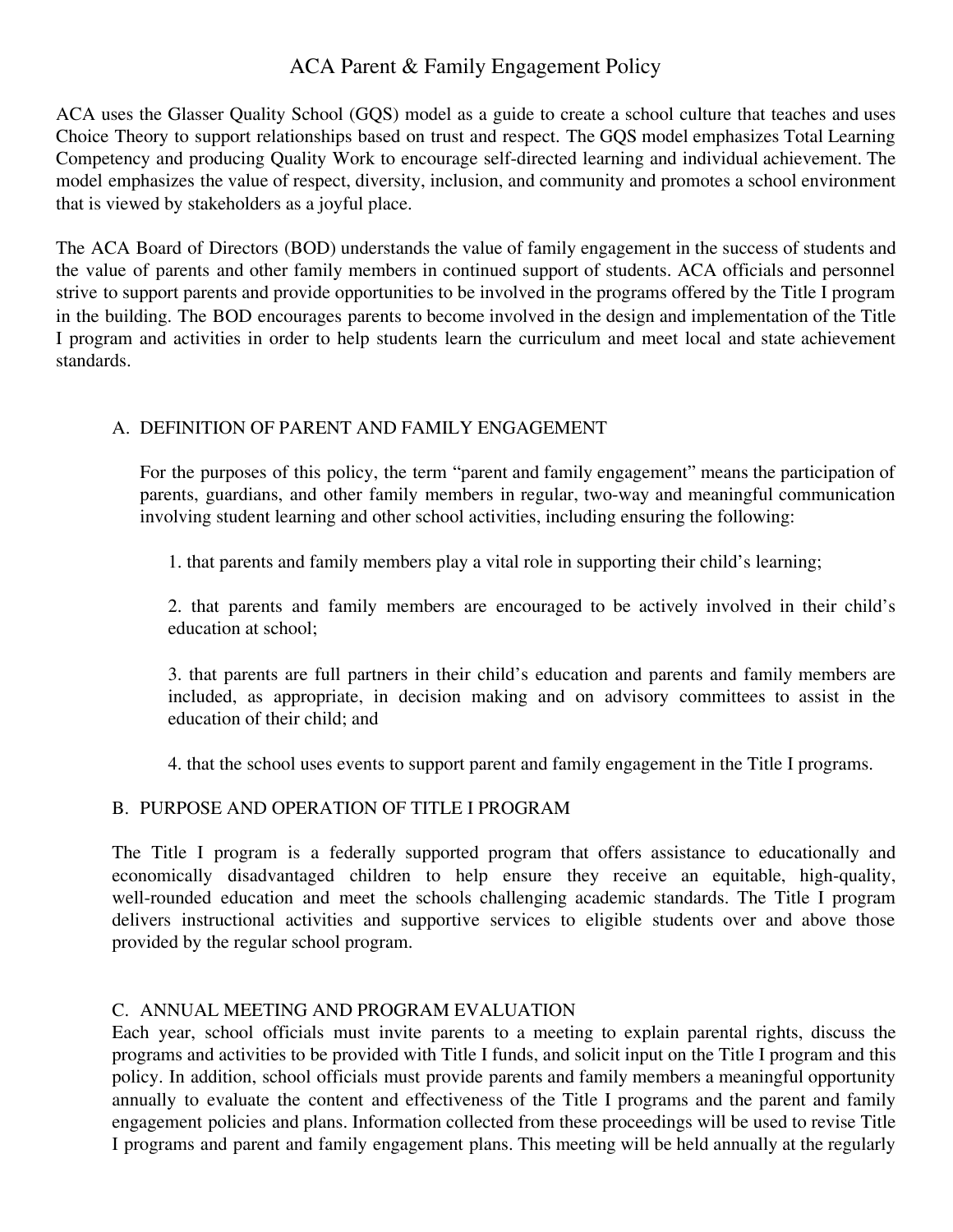scheduled February Parent Committee meeting. The suggested revisions will be presented by the Parent Committee at the regularly scheduled March BOD meeting. Information about the meeting will be communicated in the Administrative newsletter, teacher newsletter in the 4 weeks prior to the meeting date, and posted on the school's website.

#### D. PARENT AND FAMILY ENGAGEMENT EFFORTS

The BOD believes that the involvement of parents and family members in the design and implementation of the Title I program will increase the effectiveness of the program and contribute significantly to the success of the children. The Title I school representative and all school personnel shall strive to conduct outreach to parents and family members and involve them in activities throughout the school year.

School leadership shall ensure that this parent and family engagement policy and plan is developed with, agreed upon with, and annually distributed to parents and family members of participating students.

In addition, school officials and Title I school personnel shall do the following:

- 1. Involve parents and family members in the joint development of the Title I program and school support and improvement plan and the process of school review and improvement by including parents on the Parent Committee, the School Improvement Team, and any other future committees that review the Title I program.
- 2. Provide coordination, technical assistance and other support necessary to assist and build the capacity in planning and implementing effective parent and family engagement activities that are designed to improve student academic achievement and school performance.
- 3. Coordinate and integrate parent and family engagement strategies in the Title I program to the extent feasible and appropriate with parental engagement strategies established in other federal, state, and local laws and programs.
- 4. With the meaningful involvement of parents, conduct an annual evaluation of the content and effectiveness of the school parent and family engagement policy and program in improving the academic quality of the school and assisting students to meet the school's academic standards. This evaluation shall identify the following:
	- a. barriers to greater participation by parents in activities authorized by this section (with particular attention to parents who are economically disadvantaged, are disabled, have limited English proficiency, have limited literacy or are of any racial or ethnic minority background);
	- b. the needs or parents and family members to assist with the learning of their children, including engaging with school personnel and teachers, and;
	- c. strategies to support successful school and family interactions.

The school will use these findings to design evidence-based strategies for more effective parental involvement, and revise, if necessary, the parent and family engagement policy.